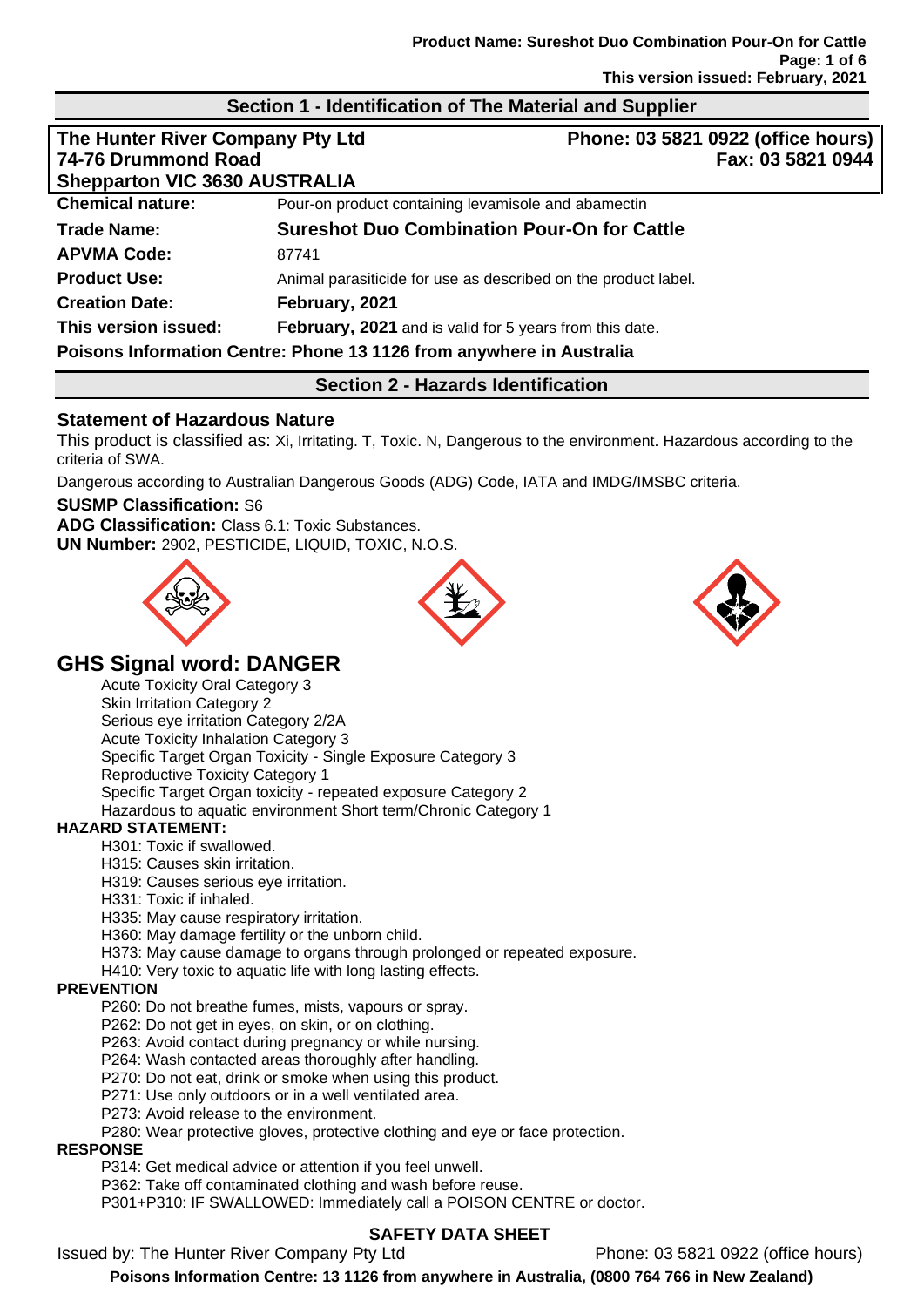P301+P330+P331: IF SWALLOWED: Rinse mouth. Do NOT induce vomiting.

P302+P352: IF ON SKIN: Wash with plenty of soap and water.

P304+P340: IF INHALED: Remove victim to fresh air and keep at rest in a position comfortable for breathing. P305+P351+P338: IF IN EYES: Rinse cautiously with water for several minutes. Remove contact lenses, if present and easy to do. Continue rinsing.

P332+P313: If skin irritation occurs: Get medical advice.

P337+P313: If eye irritation persists: Get medical advice.

P391: Collect spillage.

P370+P378: In case of fire, use carbon dioxide, dry chemical, foam. Water fog or fine spray is the preferred medium for large fires.

#### **STORAGE**

P405: Store locked up.

P410: Protect from sunlight.

P402+P404: Store in a dry place. Store in a closed container.

P403+P235: Store in a well-ventilated place. Keep cool.

#### **DISPOSAL**

P501: Dispose of contents and containers as specified on the registered label.

#### **Emergency Overview**

#### **Physical Description & Colour: Clear homogenous solution**

#### **Odour:** No data.

**Major Health Hazards:** toxic by inhalation and if swallowed, may cause serious irritation to eyes, may cause harm to unborn children, irritating to respiratory system and skin.

| <b>Section 3 - Composition/Information on Ingredients</b> |               |           |                                |         |  |
|-----------------------------------------------------------|---------------|-----------|--------------------------------|---------|--|
| Ingredients                                               | <b>CAS No</b> | Conc, g/L | TWA $(mg/m^3)$ STEL $(mg/m^3)$ |         |  |
| Levamisole                                                | 14769-73-4    | 200       | not set                        | not set |  |
| Abamectin                                                 | 71751-41-2    | 10        | not set                        | not set |  |
| Diethylene glycol monobutyl ether                         | 112-34-5      | 100-300   | not set                        | not set |  |
| N-Methyl-2-pyrrolidone                                    | 872-50-4      | 300-600   | 103                            | 309     |  |
| Other non hazardous ingredients                           | secret        | to 1 L    | not set                        | not set |  |

This is a commercial product whose exact ratio of components may vary slightly. Minor quantities of other non hazardous ingredients are also possible.

The SWA TWA exposure value is the average airborne concentration of a particular substance when calculated over a normal 8 hour working day for a 5 day working week. The STEL (Short Term Exposure Limit) is an exposure value that may be equalled (but should not be exceeded) for no longer than 15 minutes and should not be repeated more than 4 times per day. There should be at least 60 minutes between successive exposures at the STEL. The term "peak "is used when the TWA limit, because of the rapid action of the substance, should never be exceeded, even briefly.

### **Section 4 - First Aid Measures**

### **General Information:**

You should call The Poisons Information Centre if you feel that you may have been poisoned, burned or irritated by this product. The number is 13 1126 from anywhere in Australia (0800 764 766 in New Zealand) and is available at all times. Have this SDS with you when you call.

**Inhalation:** If inhalation occurs, contact a Poisons Information Centre. Urgent hospital treatment is likely to be needed. Remove source of contamination or move victim to fresh air. If breathing is difficult, oxygen may be beneficial if administered by trained personnel, preferably on a doctor's advice. DO NOT allow victim to move about unnecessarily. Symptoms of pulmonary oedema can be delayed up to 48 hours after exposure.

**Skin Contact:** Wash gently and thoroughly with warm water (use non-abrasive soap if necessary) for 10-20 minutes or until product is removed. Under running water, remove contaminated clothing, shoes and leather goods (e.g. watchbands and belts) and completely decontaminate them before reuse or discard. If irritation persists, repeat flushing and seek medical attention.

**Eye Contact:** Immediately flush the contaminated eye(s) with lukewarm, gently flowing water for 15 minutes or until the product is removed, while holding the eyelid(s) open. Take care not to rinse contaminated water into the unaffected eye or onto the face. Obtain medical attention immediately. Take special care if exposed person is wearing contact lenses.

**Ingestion:** If swallowed, do NOT induce vomiting; rinse mouth thoroughly with water and contact a Poisons Information Centre, or call a doctor at once. Give activated charcoal if instructed.

# **SAFETY DATA SHEET**

Issued by: The Hunter River Company Pty Ltd Phone: 03 5821 0922 (office hours) **Poisons Information Centre: 13 1126 from anywhere in Australia, (0800 764 766 in New Zealand)**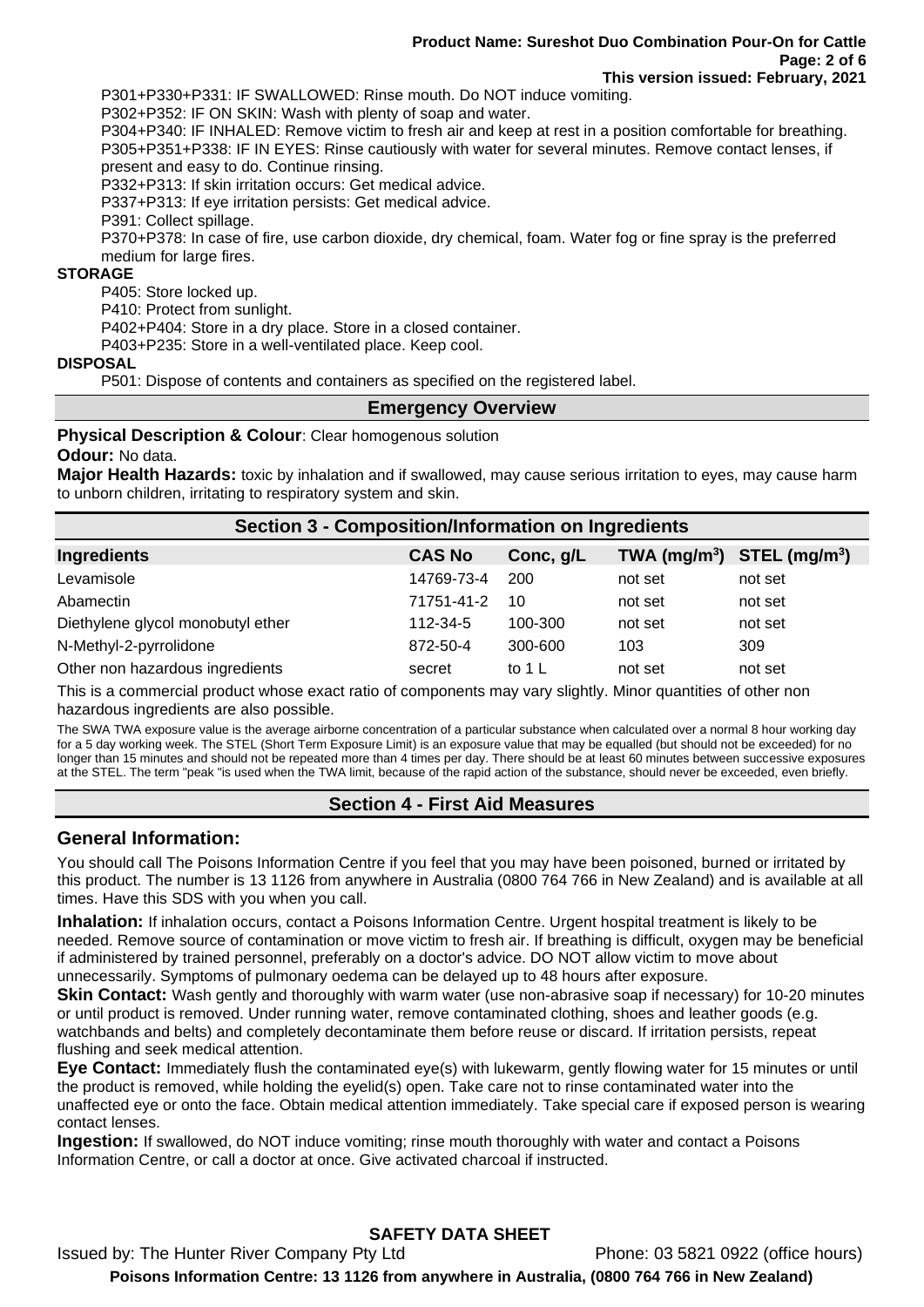### **Section 5 - Fire Fighting Measures**

**Fire and Explosion Hazards**: The major hazard in fires is usually inhalation of heated and toxic or oxygen deficient (or both), fire gases. There is little risk of an explosion from this product if commercial quantities are involved in a fire.

Fire decomposition products from this product may be toxic if inhaled. Take appropriate protective measures. **Extinguishing Media:** In case of fire, use carbon dioxide, dry chemical or foam. Water fog or fine spray is the preferred medium for large fires. Try to contain spills, minimise spillage entering drains or water courses. **Fire Fighting:** If a significant quantity of this product is involved in a fire, call the fire brigade. There is little danger of a violent reaction or explosion if significant quantities of this product are involved in a fire. Recommended personal protective equipment is liquid-tight chemical protective clothing and breathing apparatus.

| Flash point:                     | No data  |
|----------------------------------|----------|
| <b>Upper Flammability Limit:</b> | No data. |
| <b>Lower Flammability Limit:</b> | No data. |
| <b>Autoignition temperature:</b> | No data. |
| <b>Flammability Class:</b>       | No data. |
|                                  |          |

# **Section 6 - Accidental Release Measures**

**Accidental release:** In the event of a major spill, prevent spillage from entering drains or water courses. Evacuate the spill area and deny entry to unnecessary and unprotected personnel. Wear full protective chemically resistant clothing including eye/face protection, gauntlets and self contained breathing apparatus. See below under Personal Protection regarding Australian Standards relating to personal protective equipment. Suitable materials for protective clothing include rubber, PVC and Nitrile. Eye/face protective equipment should comprise, as a minimum, protective glasses and, preferably, goggles. If there is a significant chance that vapours or mists are likely to build up in the cleanup area, we recommend that you use a respirator. Usually, no respirator is necessary when using this product. However, if you have any doubts consult the Australian Standard mentioned below (section 8).

Stop leak if safe to do so, and contain spill. Absorb onto sand, vermiculite or other suitable absorbent material. If spill is too large or if absorbent material is not available, try to create a dike to stop material spreading or going into drains or waterways. Because of the toxicity of this product, special personal care should be taken in any cleanup operation. Sweep up and shovel or collect recoverable product into labelled containers for recycling or salvage, and dispose of promptly. Recycle containers wherever possible after careful cleaning. Refer to product label for specific instructions. After spills, wash area preventing runoff from entering drains. If a significant quantity of material enters drains, advise emergency services. Full details regarding disposal of used containers, spillage and unused material may be found on the label. If there is any conflict between this SDS and the label, instructions on the label prevail. Ensure legality of disposal by consulting regulations prior to disposal. Thoroughly launder protective clothing before storage or re-use. Advise laundry of nature of contamination when sending contaminated clothing to laundry.

# **Section 7 - Handling and Storage**

**Handling:** Keep exposure to this product to a minimum, and minimise the quantities kept in work areas. Check Section 8 of this SDS for details of personal protective measures, and make sure that those measures are followed. The measures detailed below under "Storage" should be followed during handling in order to minimise risks to persons using the product in the workplace. Also, avoid contact or contamination of product with incompatible materials listed in Section 10.

**Storage:** This product is a Scheduled Poison. Observe all relevant regulations regarding sale, transport and storage of this schedule of poison. Store in a cool, well ventilated area. Check containers periodically for leaks. Containers should be kept closed in order to minimise contamination. Make sure that the product does not come into contact with substances listed under "Incompatibilities" in Section 10. If you keep more than 10000kg or L of Dangerous Goods of Packaging Group III, you may be required to license the premises or notify your Dangerous Goods authority. If you have any doubts, we suggest you contact your Dangerous Goods authority in order to clarify your obligations. Check packaging - there may be further storage instructions on the label.

# **Section 8 - Exposure Controls and Personal Protection**

The following Australian Standards will provide general advice regarding safety clothing and equipment: Respiratory equipment: **AS/NZS 1715**, Protective Gloves: **AS 2161**, Occupational Protective Clothing: AS/NZS 4501 set 2008, Industrial Eye Protection: **AS1336** and **AS/NZS 1337**, Occupational Protective Footwear: **AS/NZS2210**.

| <b>SWA Exposure Limits</b> | TWA (mg/m <sup>3</sup> ) | $STEL$ (mg/m <sup>3</sup> ) |
|----------------------------|--------------------------|-----------------------------|
| N-Methyl-2-pyrrolidone     | 103                      | 309                         |

The ADI for Abamectin is set at 0.0005mg/kg/day. The corresponding NOEL is set at 0.5mg/kg/day. ADI means Acceptable Daily Intake; NOEL means No-observable-effect-level. Data from Australian ADI List, March 2017.

# **SAFETY DATA SHEET**

Issued by: The Hunter River Company Pty Ltd Phone: 03 5821 0922 (office hours)

**Poisons Information Centre: 13 1126 from anywhere in Australia, (0800 764 766 in New Zealand)**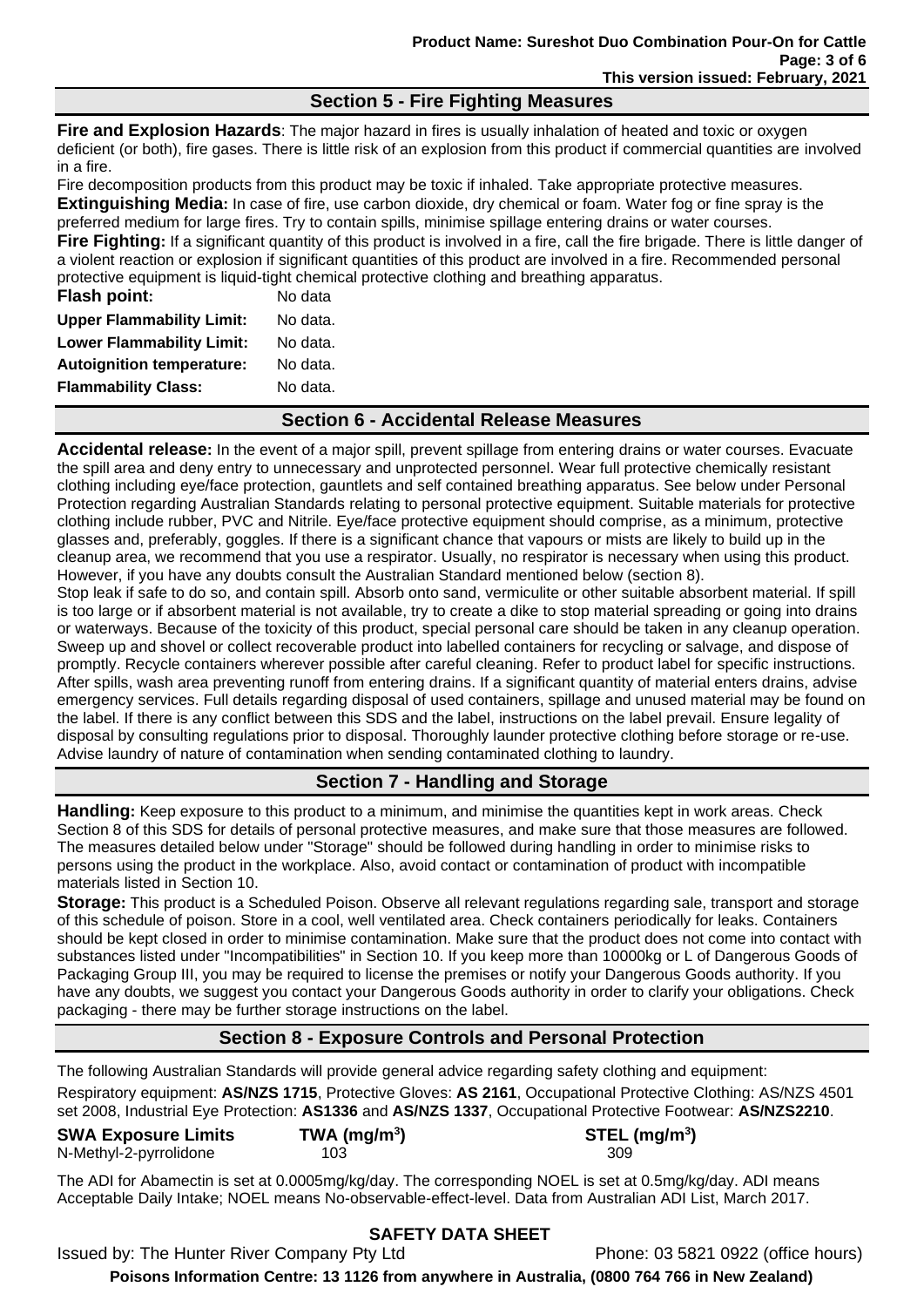### **Product Name: Sureshot Duo Combination Pour-On for Cattle Page: 4 of 6**

**This version issued: February, 2021**

No special equipment is usually needed when occasionally handling small quantities. The following instructions are for bulk handling or where regular exposure in an occupational setting occurs without proper containment systems. **Ventilation:** This product should only be used in a well ventilated area. If natural ventilation is inadequate, use of a fan is suggested.

**Eye Protection:** Protective glasses or goggles must be worn when this product is being used. Failure to protect your eyes may lead to severe harm to them or to general health. Emergency eye wash facilities must also be available in an area close to where this product is being used.

**Skin Protection:** Prevent skin contact by wearing impervious gloves, clothes and, preferably, apron. Make sure that all skin areas are covered. See below for suitable material types.

**Protective Material Types:** We suggest that protective clothing be made from the following materials: rubber, PVC, nitrile.

**Respirator:** Usually, no respirator is necessary when using this product. However, if you have any doubts consult the Australian Standard mentioned above.

Eyebaths or eyewash stations and safety deluge showers should, if practical, be provided near to where this product is being handled commercially.

### **Section 9 - Physical and Chemical Properties: Physical Description & colour**: Clear homogenous solution **Odour:** No data. **Boiling Point:** Not available. **Freezing/Melting Point:** No specific data. Liquid at normal temperatures. **Volatiles:** No data. **Vapour Pressure:** No data. **Vapour Density:** No data. **Specific Gravity:** Approx 1.04 **Water Solubility:** No data. **pH:** No data. Volatility: No data. **Odour Threshold:** No data. **Evaporation Rate:** No data. **Coeff Oil/water Distribution:** No data **Autoignition temp:** No data.

# **Section 10 - Stability and Reactivity**

**Reactivity:** This product is unlikely to react or decompose under normal storage conditions. However, if you have any doubts, contact the supplier for advice on shelf life properties.

**Conditions to Avoid:** This product should be kept in a cool place, preferably below 30°C. Containers should be kept dry. Keep isolated from combustible materials. Protect this product from light. Store in the closed original container in a dry, cool, well-ventilated area out of direct sunlight.

**Incompatibilities:** strong acids, strong bases, strong oxidising agents.

**Fire Decomposition:** Combustion forms carbon dioxide, and if incomplete, carbon monoxide and possibly smoke. Water is also formed. May form nitrogen and its compounds, and under some circumstances, oxides of nitrogen. Occasionally hydrogen cyanide gas in reducing atmospheres. Carbon monoxide poisoning produces headache, weakness, nausea, dizziness, confusion, dimness of vision, disturbance of judgment, and unconsciousness followed by coma and death.

**Polymerisation:** This product will not undergo polymerisation reactions.

# **Section 11 - Toxicological Information**

# **Local Effects:**

**Target Organs:** There is no data to hand indicating any particular target organs.

Abamectin is a SWA Class 3 Reproductive risk.

N-methyl-2-pyrrolidone is a SWA Class 2 Reproductive risk, may cause harm to the unborn child.

# **Classification of Hazardous Ingredients**

Levamisole **No risk phases at concentrations found in this product** 

Ingredient **Risk Phrases** 

Abamectin >=1%Conc<5%: T; R23/25; R48/20/22

# **SAFETY DATA SHEET**

Issued by: The Hunter River Company Pty Ltd Phone: 03 5821 0922 (office hours)

**Poisons Information Centre: 13 1126 from anywhere in Australia, (0800 764 766 in New Zealand)**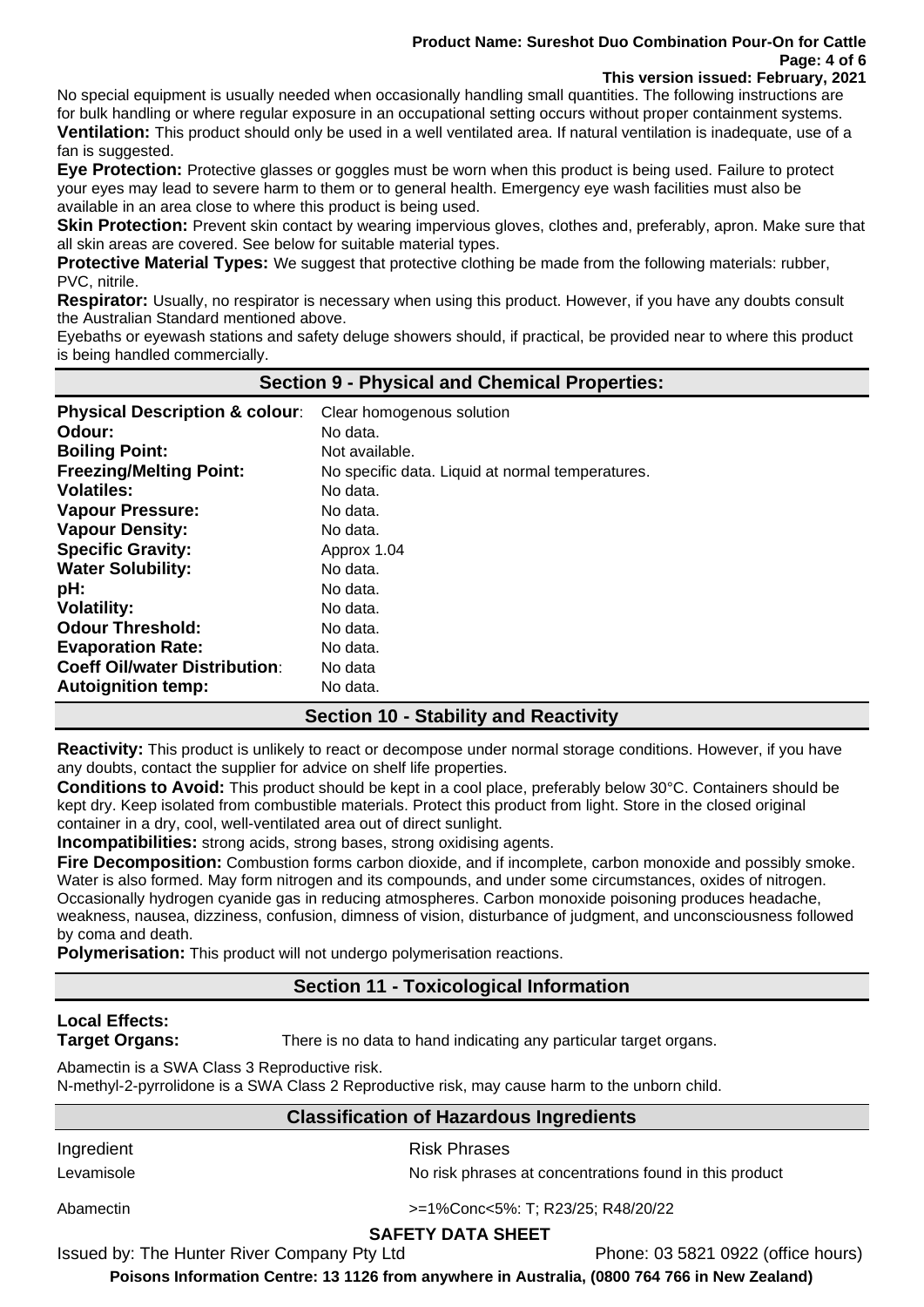- Reproductive toxicity category 2
- Acute toxicity category 2
- Acute toxicity category 1
- Specific target organ toxicity (repeated exposure) category 1
- Hazardous to the aquatic environment (chronic) category 1
- Hazardous to the aquatic environment (acute) category 1

Diethylene Glycol Monobutyl Ether Conc>=20%: Xi; R36

• Eye irritation – category 2A

- Eye irritation category 2A
- Skin irritation category 2
- Specific target organ toxicity (single exposure) category 3
- Reproductive toxicity category 1B

### **Potential Health Effects**

### **Inhalation:**

**Short Term Exposure:** Available data shows that this product is toxic, but symptoms are not available. In addition product is an inhalation irritant. Symptoms may include headache, irritation of nose and throat and increased secretion of mucous in the nose and throat. Other symptoms may also become evident, but they should disappear after exposure has ceased.

Long Term Exposure: Believed to be cumulative by inhalation route.

### **Skin Contact:**

**Short Term Exposure:** This product is a skin irritant. Symptoms may include itchiness and reddening of contacted skin. Other symptoms may also become evident, but if treated promptly, all should disappear once exposure has ceased.

**Long Term Exposure:** No data for health effects associated with long term skin exposure.

### **Eye Contact:**

**Short Term Exposure:** This product is a severe eye irritant. Symptoms may include stinging and reddening of eyes and watering which may become copious. Other symptoms such as swelling of eyelids and blurred vision may also become evident. If exposure is brief, symptoms should disappear once exposure has ceased. However, lengthy exposure or delayed treatment is likely to cause permanent damage.

**Long Term Exposure:** No data for health effects associated with long term eye exposure.

### **Ingestion:**

**Short Term Exposure:** Significant oral exposure is considered to be unlikely. Available data shows that this product is toxic, but further symptoms are not available. However, this product is an oral irritant. Symptoms may include burning sensation and reddening of skin in mouth and throat. Other symptoms may also become evident, but all should disappear once exposure has ceased.

**Long Term Exposure:** Believed to be cumulative by ingestion.

### **Carcinogen Status:**

**SWA:** No significant ingredient is classified as carcinogenic by SWA.

**NTP:** No significant ingredient is classified as carcinogenic by NTP.

**IARC:** No significant ingredient is classified as carcinogenic by IARC.

# **Section 12 - Ecological Information**

Very toxic to aquatic organisms, may cause long-term adverse effects to the aquatic environment. Insufficient data to be sure of status.

### **Section 13 - Disposal Considerations**

**Disposal:** Special help is available for the disposal of Agricultural Chemicals. The product label will give general advice regarding disposal of small quantities, and how to cleanse containers. However, for help with the collection of unwanted rural chemicals, contact ChemClear 1800 008 182 http://www.chemclear.com.au/ and for help with the disposal of empty drums, contact DrumMuster http://www.drummuster.com.au/ where you will find contact details for your area.

# **SAFETY DATA SHEET**

Issued by: The Hunter River Company Pty Ltd Phone: 03 5821 0922 (office hours) **Poisons Information Centre: 13 1126 from anywhere in Australia, (0800 764 766 in New Zealand)**

N-methyl-2-pyrrolidone Conc>=10%: T; R61; R36/37/38